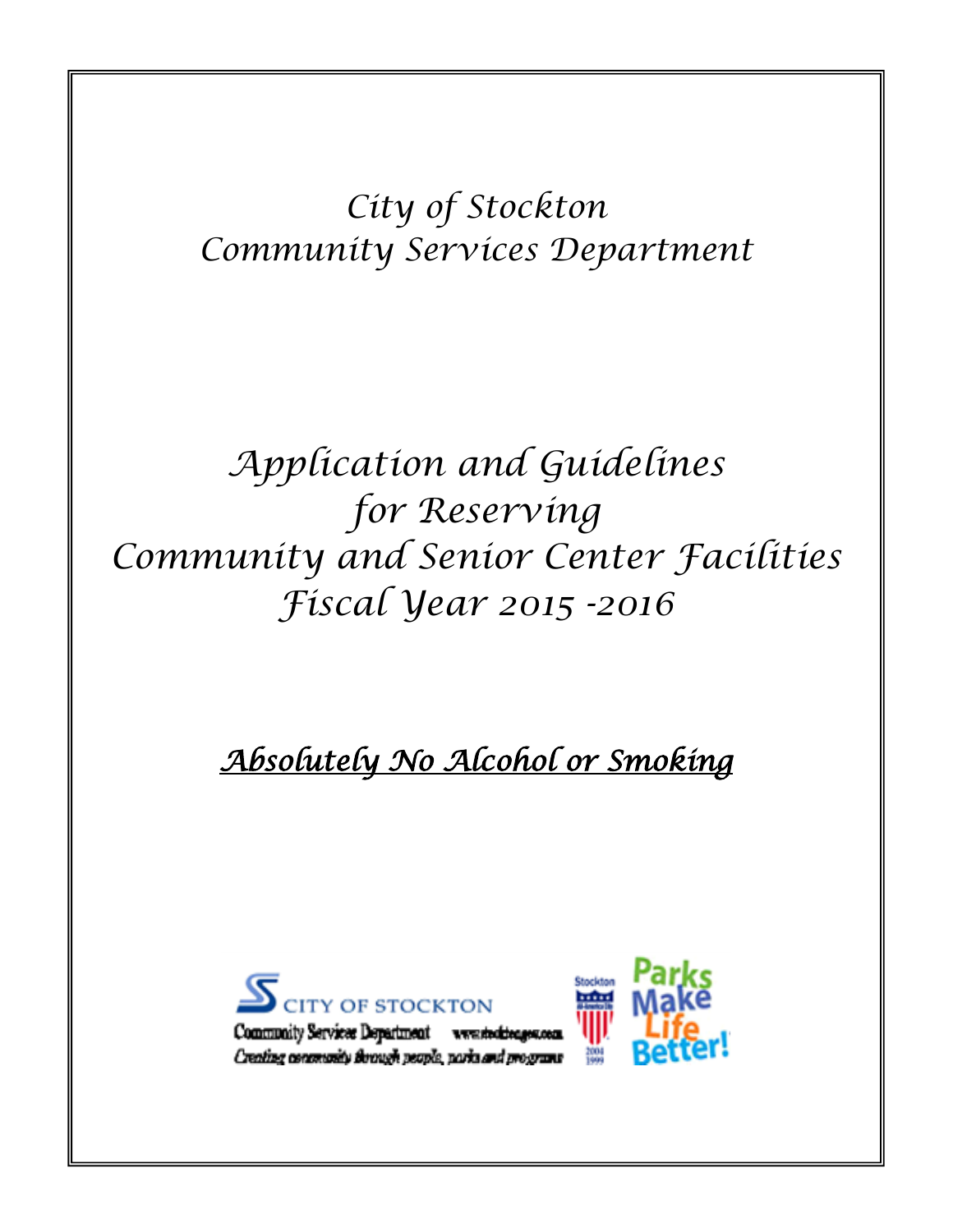#### **Facility Rental Process**

The City of Stockton Community Services Department has established the following guidelines and procedures to ensure success in your rental process of private use of our facilities.

- 1. Reservations may be scheduled no more than one year in advance and are on a first come first serve basis. We reserve the right to secure any dates for a City or City sponsored program.
- 2. **Payment in full** must be received 45 days prior to your event.
- 3. A deposit and an Event Checklist, or Facility Rental Application, is required to make reservations; you may submit them to the Community Services office or to the desired location of rental. All rental fees must be paid prior to your event. The only accepted forms of payment will be cash, cashiers check, money order, or a credit card when payment is made 45 days or less prior to your event.
- 4. The request for outside vendors where insurance is required will be considered only if it is 45 days prior to the event.
- 5. If your event is approved, a facility rental contract will be mailed to you as confirmation.
- 6. The facility rental contract details the entire rental agreement. A signed agreement must be returned by the noted due date(s) in ensure the reservation for your rental.
- 7. If your event/rental requires security, a list of City approved security companies will be provided. (Security will be required for large groups at user's expense. Security requirements are determined by the Community Services Department.)
- 8. Prior to the event/rental you will meet with the facility/rental coordinator to complete a lay-out of tables/chairs submit insurance and endorsement, provide security company, and pay balance of rental if needed.
- 9. A City of Stockton employee will be on duty as a Facility Supervisor who will provide supervision from one hour prior to start of event and one hour after its conclusion. The facility will be clean and ready for use.
- 10. Following your event the Facility Supervisor will inspect facility for damage and closing condition. You must dispose of all trash and decorations in the facility. Per City ordinance, there is NO alcohol permitted on City of Stockton Community Center property. Failure to follow this ordinance will cause for immediate shut down of your rental.
- 11. You will receive your deposit refund in full, or with deductions and a letter stating reasons, in the mail with 3-4 weeks after your event.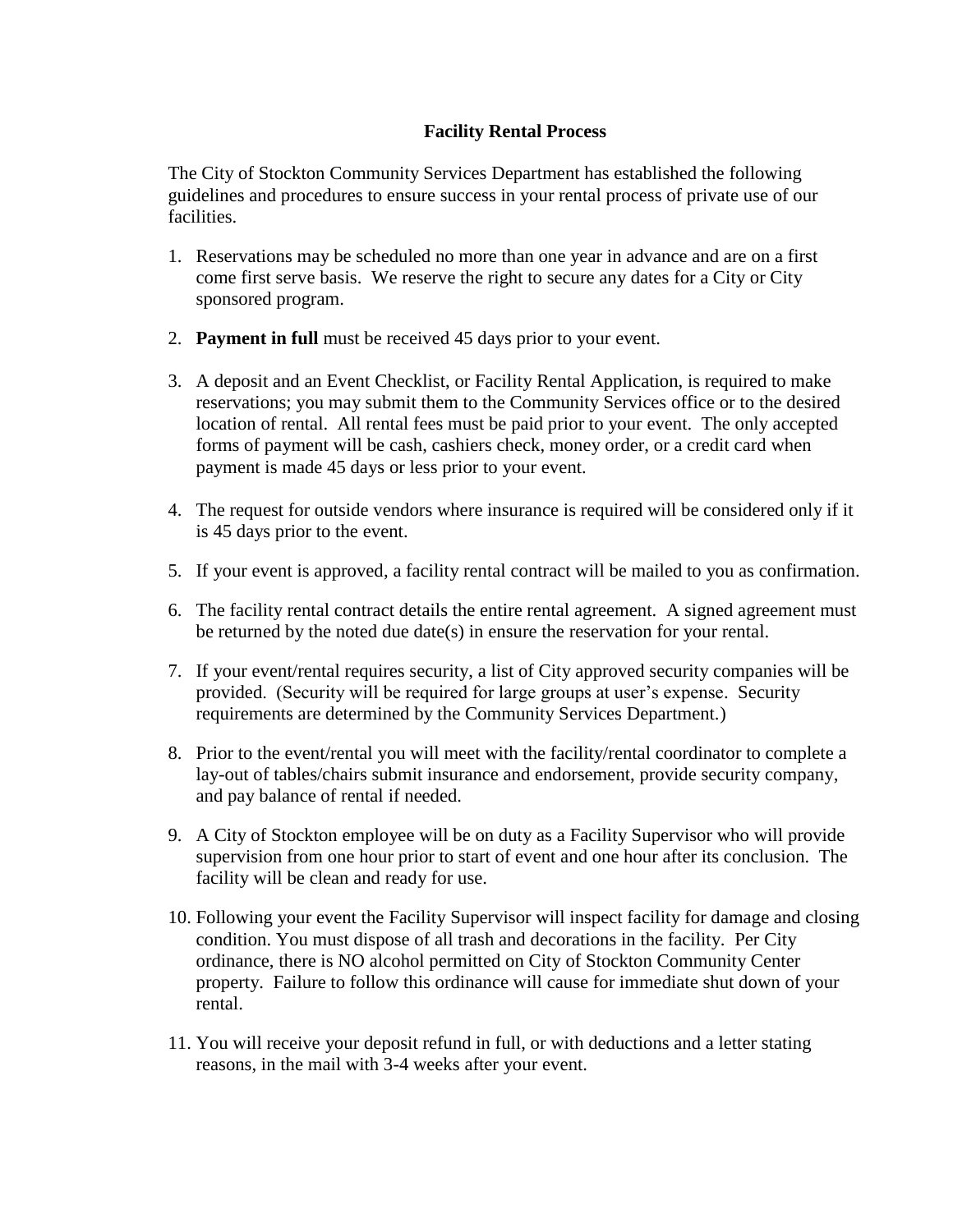#### **Security Deposit Requirements**

A deposit is required for any event/rental at a City of Stockton property. \$100 Deposit – Rental of 1-100 people \$200 Deposit – Rental of 101-capacity

- 1. User is responsible to clean up area after use and to leave it damage free. Damage repairs will be deducted from deposits and/or billed.
- 2. All decorations must be completely removed immediately following the event. A cleaning fee will be charged for any type of attachments left on the walls or strings attached to chairs or the building. To avoid a cleaning fee please take home left over food, clean out the refrigerator, clear and clean counter tops and put everything away, and turn off and wipe off kitchen stove if needed.
- 3. The applicant is responsible for returning the premises back to the general condition of cleanliness and repair in which it was found. Do not leave any garbage in rental area or your deposit may be charged.
- 4. Lessee is responsible for care and removal of anything they take into the building. If the building is not cleaned, we will clean it and charge the fee against your security deposit. You will be asked to pay for broken or stolen items. Because the halls may be rented again shortly after your event, it is important you clean up immediately.
- 5. Additional time must be requested in advance and paid for however, overage of your allotted rental time the day of your set up and/or event will be deducted from your security deposit per current rates on the fee schedule.

I agree to and will follow the above guidelines. This will ensure the City Property stays maintained for the entire community. Thank you in advance for your cooperation.

| Name (please print): |                |
|----------------------|----------------|
| Signature:           | Date           |
| Name of Event:       | Date of Event: |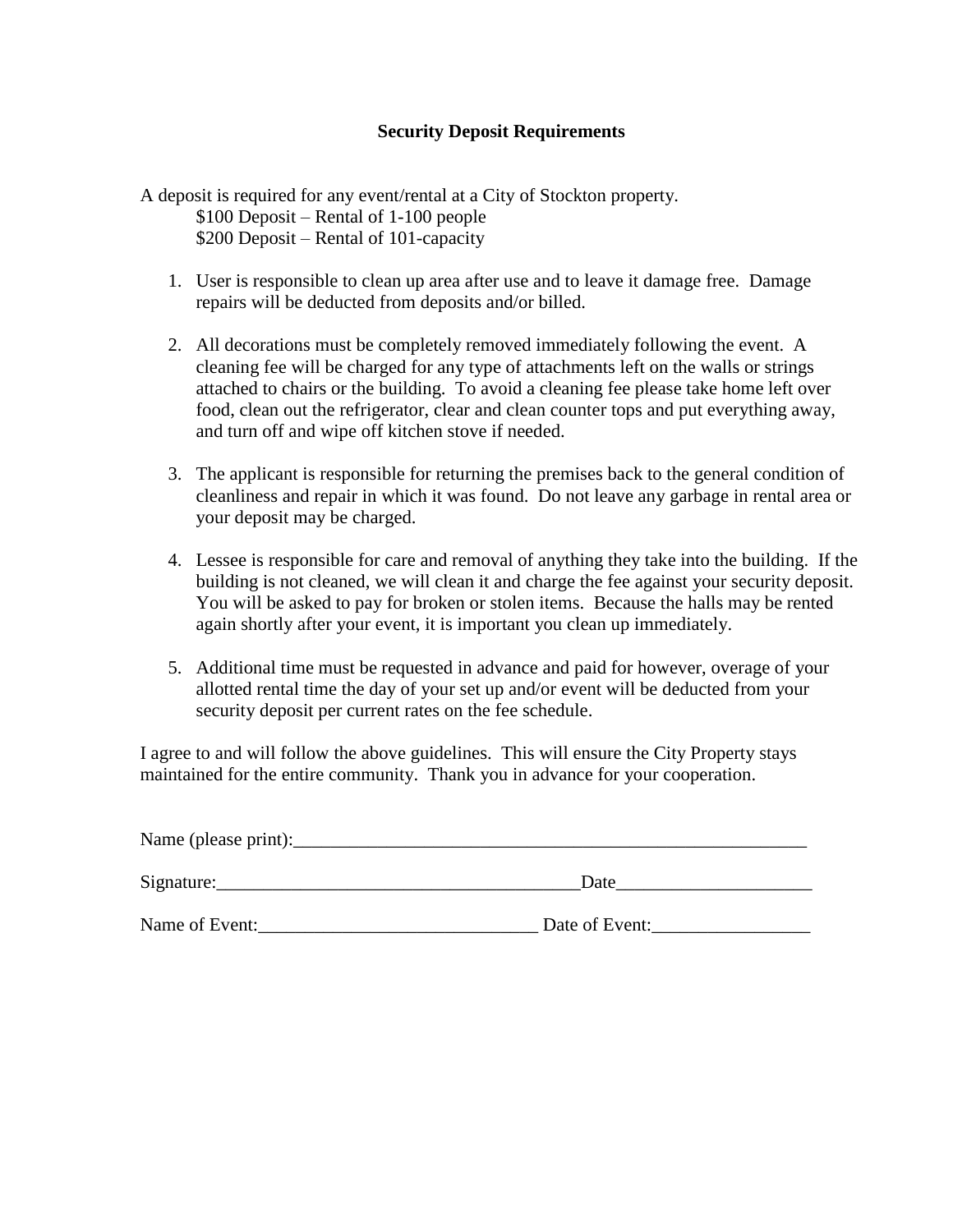#### **Cancellation / Refund Policy**

The City's cancellation policy has been developed to discourage the last minute cancellation of rentals. If a cancellation is received on short notice, the City's ability to-rent the facility is severely limited. The cancellation/refund policy is therefore structured to offer the greatest refund in instances where the City has the highest probability of re-renting the facility.

1. Written notification of cancellation is required by the applicant 15 days prior to the event in order to receive the refund.

Cancellation fees will be charged on the following basis:

a.) 15 days or more prior to event: \$25

 $N_{\text{0}}$  (please print):

- b.) Fewer than 15 days prior to event: \$50
- 2. All deposits/payments will be forfeited if proper paperwork is not completed and submitted within 15 days to the Community Services Department, 605 N. El Dorado Street, 2nd Floor Admin. Offices or faxed to (209) 937-8683**. City staff will not accept cancellations made by telephone.**
- 3. The City of Stockton reserves the right to cancel any use of facilities in emergency situations or when deemed necessary for the safety and best interests of the customers the City of Stockton and all concerned. In such cases, the City will provide a full refund or credit of all fees and deposits paid at the end of the reservation. Every effort will be made to notify user of a cancellation at the earliest possible date.

I agree and acknowledge that I have read the above Cancellation Policy and understand that all cancellations must be submitted to the Community Services Department in person.

| $\Gamma$ vann $\cup$ (prease princ). _____ |                |
|--------------------------------------------|----------------|
| Signature:                                 | Date           |
| Name of Event:                             | Date of Event: |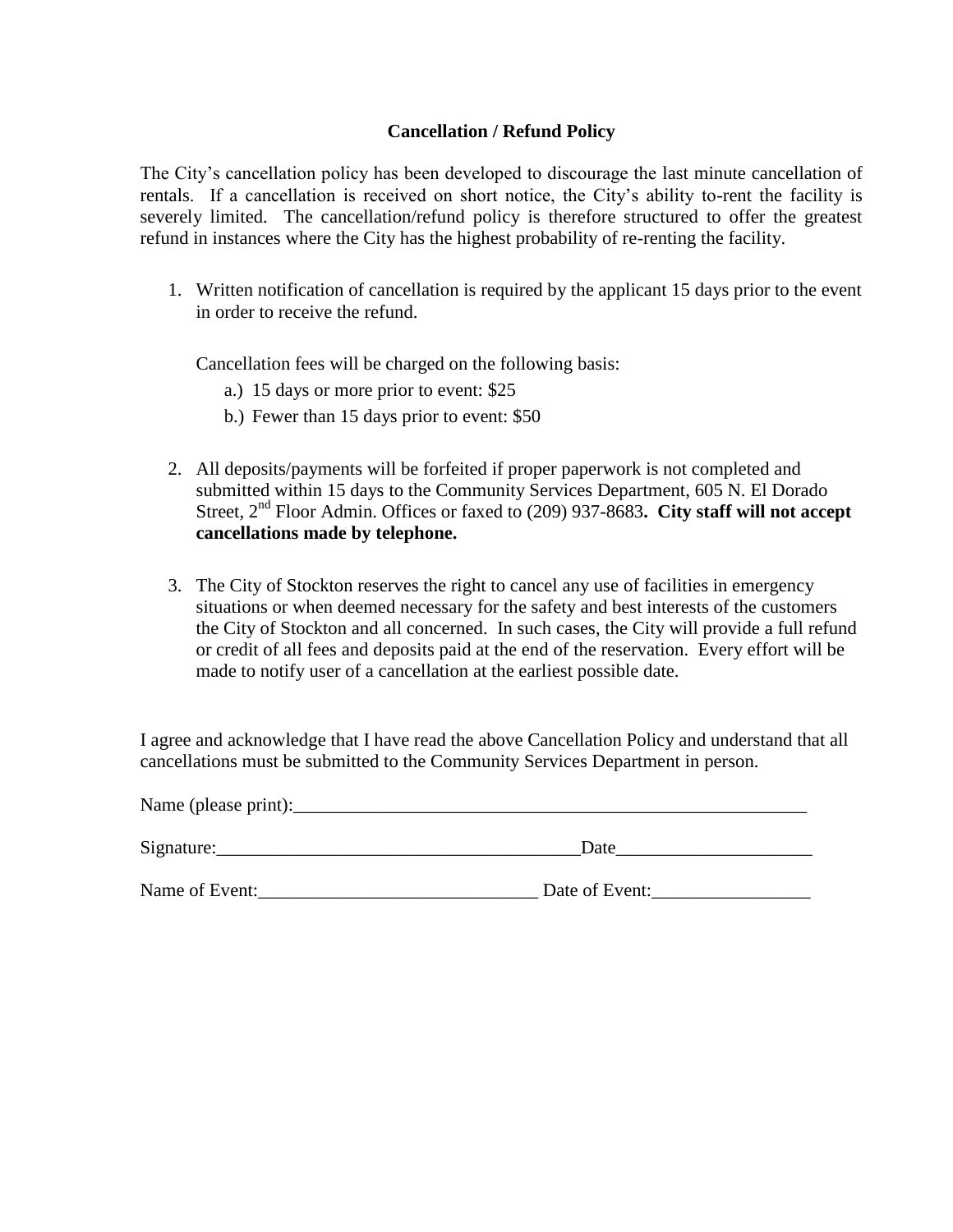### **Rental Facility Fee Schedule 2015-16**

The City of Stockton is pleased to offer several rental facilities available for reservations. Below are the facilities currently offered along with their rental fees.

| Following fees apply to all venues:                                    |                                                                                    |                  |  |
|------------------------------------------------------------------------|------------------------------------------------------------------------------------|------------------|--|
| Deposit fee                                                            | $$100 (1-100 people)$                                                              |                  |  |
| Deposit fee                                                            | \$200 (101-capacity)                                                               |                  |  |
| Clean up charge                                                        | $$16.00$ per hour<br>\$16.00 per hour                                              |                  |  |
| Staff fee (hours outside normal operation hours)                       |                                                                                    |                  |  |
| Percentage of admission/services                                       |                                                                                    |                  |  |
|                                                                        | (City is entitled to the following percentages of gross when admission is charged) |                  |  |
| Admission                                                              |                                                                                    |                  |  |
| <b>Catered Food</b><br>10 %                                            |                                                                                    |                  |  |
| Other concessions                                                      | 20 %                                                                               |                  |  |
| <b>McKinley Community Center</b>                                       | 424 E. Ninth Street                                                                | $(209)$ 937-7354 |  |
| <b>Arnold Rue Community Center</b>                                     | 5758 Lorraine Avenue                                                               | $(209)$ 937-7350 |  |
| <b>Seifert Community Center</b>                                        | 28 W. Ben Holt Dr.                                                                 | $(209)$ 937-8307 |  |
| <b>Stribley Community Center</b>                                       | 1760 E. Sonora Street                                                              | $(209)$ 937-7351 |  |
| <b>Van Buskirk Community Center</b>                                    | 734 Houston Avenue                                                                 | (209) 937-7358   |  |
| Gym/Auditorium                                                         |                                                                                    | \$40.00 per hour |  |
| Gym/Auditorium w/ floor coverings (4 hour minimum)                     | \$57.00 per hour                                                                   |                  |  |
| One side court                                                         |                                                                                    | \$28.00 per hour |  |
| Multi-purpose Room                                                     |                                                                                    | \$33.00 per hour |  |
| <b>Activity Room</b>                                                   | \$33.00 per hour                                                                   |                  |  |
| Kitchen (warming purposes only) - (1 hour minimum)                     | \$33.00 per hour                                                                   |                  |  |
| Staff fee-includes 2 staff (hours outside normal operating hours)      | \$32.00 per hour                                                                   |                  |  |
| <b>Bounce House</b>                                                    | \$70.00 per rental                                                                 |                  |  |
| <b>McNair Community Center</b><br><b>Weston Ranch Community Center</b> | 9550 Ronald E. McNair Way (209) 937-8128                                           |                  |  |
| <b>Classroom Rental</b>                                                | \$40.25 per hour                                                                   |                  |  |
| Dance Room                                                             | \$57.00 per hour                                                                   |                  |  |
| Small Gym (full gym)                                                   | \$51.25 per hour                                                                   |                  |  |
| Small Gym (one court)                                                  | \$30.75 per hour                                                                   |                  |  |
| Staff fee (hours outside normal operation hours)                       | $$16.00$ per hour                                                                  |                  |  |
|                                                                        |                                                                                    |                  |  |
| <b>Oak Park Senior Center</b>                                          | 730 E. Fulton Street                                                               | $(209)$ 937-7777 |  |
| Social Hall                                                            |                                                                                    | \$56.00 per hour |  |
| <b>Activity Room</b>                                                   | \$33.00 per hour                                                                   |                  |  |
| Kitchen (warming only)                                                 | \$33.00 1 hour min                                                                 |                  |  |
| Clean up charge                                                        | \$16.00 per hour                                                                   |                  |  |
| Staff fee (hours outside normal operation hours)                       | $$16.00$ per hour                                                                  |                  |  |
|                                                                        |                                                                                    |                  |  |